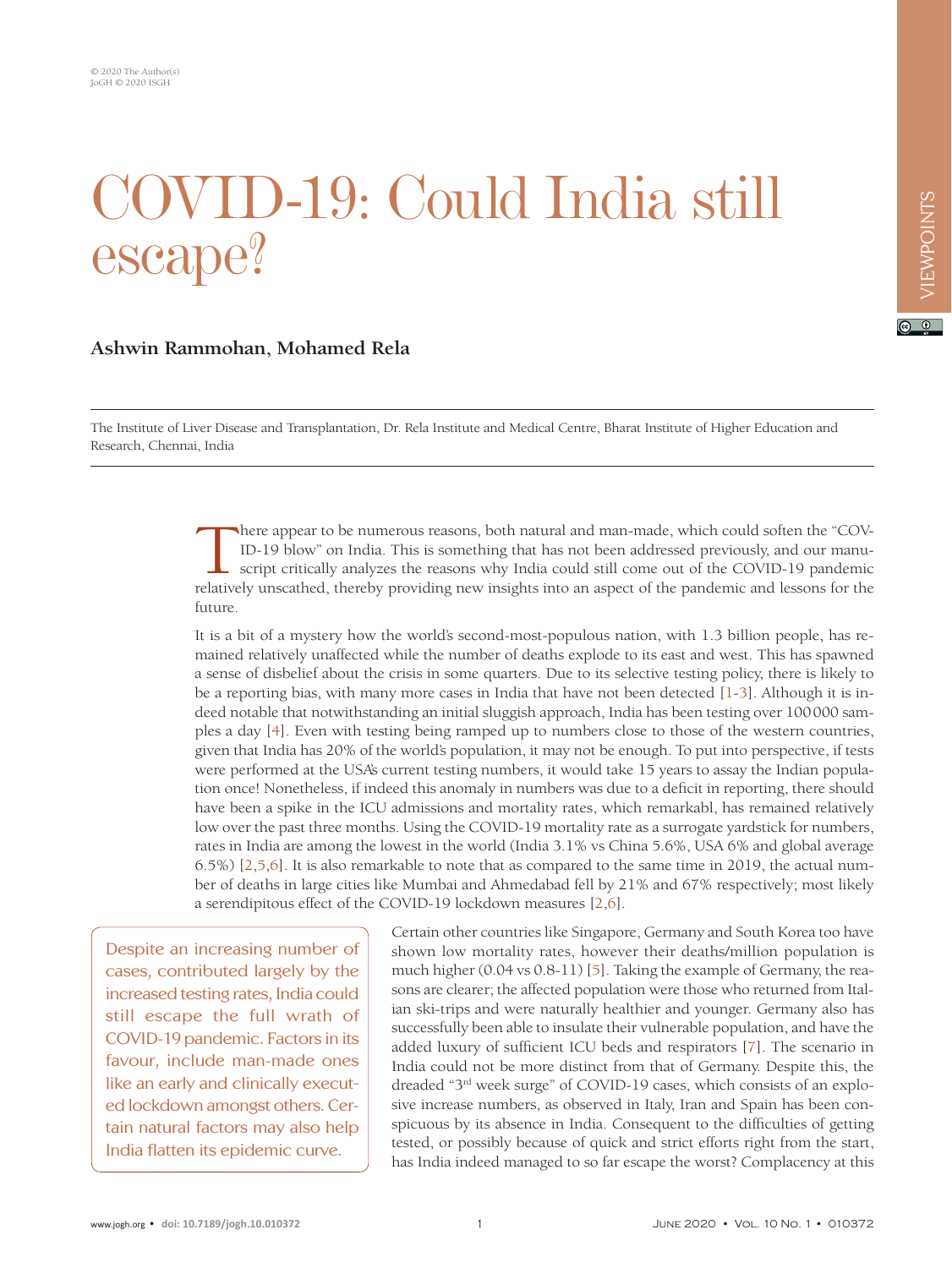VIEWPOINTS VIEWPOINTS

There are however, significant other factors potentially putting India at a disadvantage. It remains to be seen if India will indeed come out at the other end of this pandemic relatively unscathed.

stage, however, may lead to a "second-wind" for the virus leading to a late peak in cases, and needs to be strictly guarded against.

There may be certain reasons why the virus has not caused the same degree of damage so far. India has a decent track record with epidemics, it has contained flu epidemics in the past. From eradication of small-pox in the 1980s to successfully vaccinating 170 million to effectively eradicate polio in 2016, mass community health drives are not new to India [[8\]](#page-3-0). Malaria is endemic and antimalarials like Chloroquine are often started empirically for resistant fever. The same is the case with Macrolide antibiotics like Azithromycin for lower respiratory tract infections. Unsurprisingly, these two drugs, which pur-

portedly have anti-coronavirus action and are under trial, could have played a role in serendipitously controlling the disease. India is one of the world's largest producers of generic drugs. Antibiotics are often dispensed without prescriptions, and are available over-the-counter. Many of the people dying from the coronavirus succumb to secondary infections, and some of those can be treated/prevented with antibiotics. Demographics also work to India's advantage. The population here is considerably younger than in the countries worst hit, giving them a better chance of coping with the infection. A lesser factor is that India's climate is warmer, with temperatures hovering around the mid 30°C to mid 40°C, it is likely to have deterred the virus. This though, has not been clinically proven to have a major effect. There are unpublished studies that suggest that the virus may have mutated into a less virulent strain, and that universal BCG vaccination has provided an immunological advantage, leading to a lower incidence of infections in the Indian subcontinent. These papers would however need peer-review and validation, before being accepted [[2,](#page-2-3)[9](#page-3-1)[,10](#page-3-2)].

This optimism, however, needs to be tempered. The sobering thought that if, in fact the above hypotheses are wrong, then India with its archaic public health system, one of the lowest per capita ICU bed ratios in the world (2.3beds/100000 population), lack of adequately trained personnel and a large impoverished rural and slum population, will hopelessly careen towards a catastrophic health crisis [[3](#page-2-1)[,11](#page-3-3),[12](#page-3-4)]. It will be an economic and social disaster, from which India might take decades to come out of.

India has been proactive in announcing preventive measures. It was one of the first nations to essentially close its international and regional borders, cancelling visas and denying entry to all but a select few foreigners. Thermal screening was set up at air and sea ports, with universal WHO guidelines based screening for all disembarking passengers being mandatory. Indians stranded across the world from Wuhan to Maldives have been evacuated, quarantined, tested and discharged when negative. Southern states, such as Kerala and Tamilnadu have essentially shut down domestic borders, temperature tests are done to screen those in cars and trains. Kerala has drawn on its experience with the Nipah virus in 2018 to use extensive testing, contact tracing, and community mobilisation to contain the contagion. It has also set up thousands of temporary shelters for migrant workers. Odisha's experience with natural disasters meant crisis precautions were already in place and these have now been repurposed. Massive hygiene and "social-isolation" campaigns have been launched on the electronic media, radios and phones, educating the community on the magnitude of the problem at hand and their role in fighting it [[2](#page-2-3)[,3](#page-2-1)[,6\]](#page-2-5).

The largest COVID-19 national lockdown in the world came into force on Mar 24, 2020, which WHO praised as "tough and timely". What was initially a three-week lockdown, has sequentially been extended with varying degrees of measures till at least May 31, 2020. The central government has proactively announced and effectively enforced the lockdown, baring the civic, health and other essential services; completely shutting down India Inc. Religious places, schools and universities have closed, so have swimming pools, gyms, malls and movie theatres. Public gathering including weddings are banned. Certain states are enforcing laws to make these illegal, with the police ensuring truant members of the public are dealt with appropriately. Another notable initiative has been the effort to combat "fake news" which is likely to fuel mass hysteria. A group of more than 400 multidisciplinary Indian scientists, have voluntarily formed Indian Scientists' Response to COVID-19 to fight myths and misinformation about the disease [[2](#page-2-3),[3](#page-2-1),[6](#page-2-5),[11](#page-3-3)].

The next step has been to prepare for a delayed and more protracted version of the "3rd week surge". There has been an increase in the number of the research laboratories approved for testing the virus. Government directives and guidelines have been released to provide for measures and infrastructural changes to hospitals to tackle the likely explosion in cases over the fortnight. Private and public sector hospitals have been gearing up with stringent screening measures, ER-triage areas and dedicated isolated COV-ID-19 floors with beds and ICU. Certain states like Tamilnadu and Karnataka have designated public-sector hospitals to ensure centralisation of resources, thereby tackling the surge more effectively in a cohesive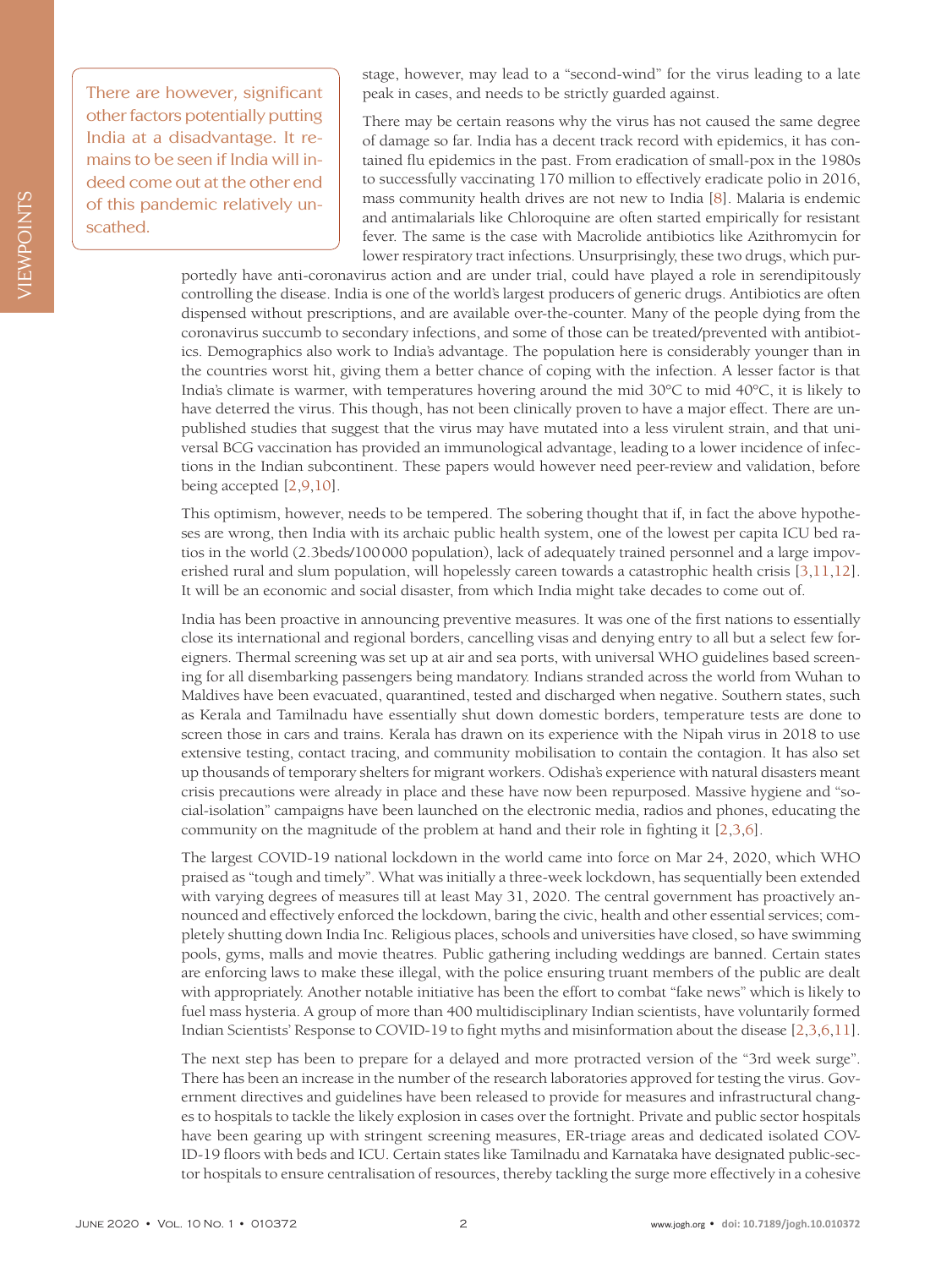

Photo: People violate social distancing norms (white circles) as they stand in queue to buy alcohol after authorities permitted the opening of liquor stores during the ongoing COVID-19 nationwide lockdown (used with permission).

manner. These hospitals are being stocked and staffed appropriately. Healthcare workers are being trained to work efficiently and safely during the crisis. The Department of Pharmaceuticals submitted a report that the existing stock will be sufficient to manufacture drugs for two to three months. With the epidemic curve apparently flattened, the aim now remains to keep it down. The immediate challenge is to keep infections at manageable levels and ensure the ability to test, trace contacts, isolate patients, implement COVID care plans, and disseminate timely information.

We are in an unprecedented global war, and are facing a single common enigmatic enemy, the novel coronavirus. To ensure this war is won, it is imperative that there is awareness of the clear and present danger to humanity at large and that the medical staff is guaran-

teed sufficient resources, including training and technology [[1](#page-2-0)]. This fight against the virus is unlikely to be short-lived, any victories now must be viewed with guarded pragmatism. Changing seasons, lack of unlimited resources, mutating viruses, and an economic depression looming in the background are likely to make this war a protracted one. At this moment however, sharing our experiences and lessons, is the only chance to win. In the absence of validated data from trials, there is strong dependence on experience based on previous similar epidemics, and from consensus based on expert opinions. This pandemic, does come with the silver lining of worldwide collaboration in clinical care and biomedical research. These inter-country associations with high quality research and accurate documentation may help speed up discoveries and our capacity to fight the virus. Nevertheless, India's population of 1.3 billion across diverse states, health inequalities, wide economic and social disparities, and distinct cultural values present unique challenges. Identification of gaps in our current knowledge and actions will help resolve the most burning issues, to drive the pathways of discovery and recovery. India appears to have taken bold pre-emptive steps in this battle, only time will confirm if they are in the right direction.

## **Funding:** None.

**Authorship contributions:** AR and MR contributed to conception and design, acquisition, analysis and interpretation of data, drafted the article, revised it critically for important intellectual content. MR gave the final approval of the version to be published.

**Competing interests:** The authors have completed the ICMJE COI form (available upon request from the corresponding author) and declare no conflicts of interest.

- <span id="page-2-0"></span> 1 Maxwell DN, Perl TM, Cutrell JB. "The Art of War" in the Era of Coronavirus Disease 2019 (COVID-19). Clin Infect Dis. 2020;ciaa229. [Medline:32147715](https://www.ncbi.nlm.nih.gov/entrez/query.fcgi?cmd=Retrieve&db=PubMed&list_uids=32147715&dopt=Abstract) [doi:10.1093/cid/ciaa229](https://doi.org/10.1093/cid/ciaa229)
- <span id="page-2-3"></span> 2 Rukmini S. The curious case of India's Covid-19 death rates. 2020. Available: [https://www.indiatoday.in/news-analysis/](https://www.indiatoday.in/news-analysis/story/the-curious-case-of-india-s-covid-19-death-rates-1676505-2020-05-10) [story/the-curious-case-of-india-s-covid-19-death-rates-1676505-2020-05-10.](https://www.indiatoday.in/news-analysis/story/the-curious-case-of-india-s-covid-19-death-rates-1676505-2020-05-10) Accessed: 20 May 2020.
- <span id="page-2-1"></span>3 The Lancet. India under COVID-19 lockdown. Lancet. 2020;95:1315.
- <span id="page-2-2"></span> 4 Desk EW. Coronavirus May 19 Highlights: Record 1,08,233 samples tested in a day, says Health Ministry. 2020 May 19; Available: [https://indianexpress.com/article/india/coronavirus-in-india-news-live-updates-covid-19-state-wise-cases](https://indianexpress.com/article/india/coronavirus-in-india-news-live-updates-covid-19-state-wise-cases-tracker-latest-news-lockdown-4-guidelines-6416396/)[tracker-latest-news-lockdown-4-guidelines-6416396/](https://indianexpress.com/article/india/coronavirus-in-india-news-live-updates-covid-19-state-wise-cases-tracker-latest-news-lockdown-4-guidelines-6416396/). Accessed: 20 May 2020.
- <span id="page-2-4"></span> 5 Worldmeters.info. Dover, Delaware, USA. 2020. Available: [https://www.worldometers.info/coronavirus/.](https://www.worldometers.info/coronavirus/) Accessed: 20 May 2020.
- <span id="page-2-5"></span> 6 Alexandra Ulmer SK. Mortality rates drop sharply in parts of India, bucking coronavirus trend. 2020. Available: [https://](https://www.reuters.com/article/us-health-coronavirus-india-casualties/mortality-rates-drop-sharply-in-parts-of-india-bucking-coronavirus-trend-idUSKCN2260WM) [www.reuters.com/article/us-health-coronavirus-india-casualties/mortality-rates-drop-sharply-in-parts-of-india-bucking](https://www.reuters.com/article/us-health-coronavirus-india-casualties/mortality-rates-drop-sharply-in-parts-of-india-bucking-coronavirus-trend-idUSKCN2260WM)[coronavirus-trend-idUSKCN2260WM.](https://www.reuters.com/article/us-health-coronavirus-india-casualties/mortality-rates-drop-sharply-in-parts-of-india-bucking-coronavirus-trend-idUSKCN2260WM) Accessed: 19 May 2020.
- <span id="page-2-6"></span> 7 SepkowitzK. Why is Covid-19 death rate so low in Germany? 2020 Mar 24. Available: [https://edition.cnn.com/2020/03/24/](https://edition.cnn.com/2020/03/24/opinions/germany-low-death-rate-for-coronavirus-sepkowitz/index.html) [opinions/germany-low-death-rate-for-coronavirus-sepkowitz/index.html.](https://edition.cnn.com/2020/03/24/opinions/germany-low-death-rate-for-coronavirus-sepkowitz/index.html) Accessed: 19 May 2020.